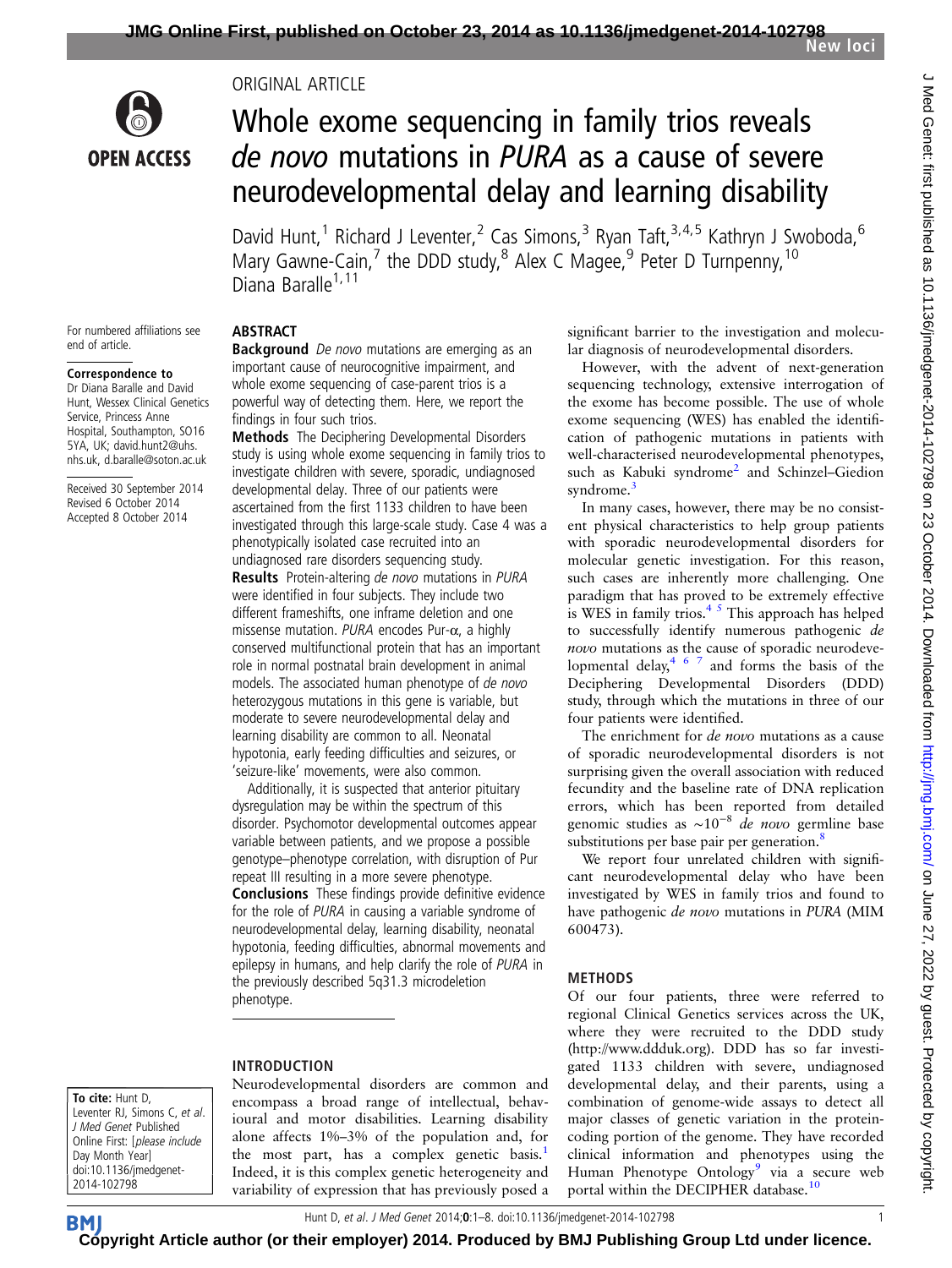DNA samples from patients and their parents were analysed by the Wellcome Trust Sanger Institute using high-resolution microarray analysis (array-comparative genomic hybridisation (CGH) and SNP-genotyping) to investigate CNVs in the child, and exome sequencing to investigate SNPs and small insertions/ deletions (indels). Putative de novo sequence variants were validated using targeted Sanger sequencing. The population prevalence (minor allele frequency) of each variant in nearly 15 000 samples from diverse populations was recorded, and the effect of each genomic variant was predicted using the Ensembl Variant Effect Predictor.<sup>[11](#page-7-0)</sup> Likely diagnostic variants in known developmental disorder genes were fed back to the referring clinical geneticists for validation and discussion with the family via the patient's record in DECIPHER, where they can be viewed in an interactive genome browser. Full genomic datasets were also deposited in the European Genome–Phenome Archive ([http://www.ebi.ac.uk/ega\)](http://www.ebi.ac.uk/ega).

Patient 4 was referred to paediatric neurology. She underwent extensive neurological and metabolic investigations in Australia. The exomes of Patient 4 and both parents were sequenced in an n=1 family trio study used for diagnostic exploration by Ambry Genetics using SureSelect Target Enrichment System (Agilent Technologies) followed by 2×100 nt paired-end sequencing on a Illumina HiSeq 2000. Raw sequence reads for Patient 4 and her parents were aligned to the reference human genome (GRCh37), and pedigree-informed variant calling was performed using the Real Time Genomics integrated analysis tool rtgFamily V.3.2.[12](#page-7-0) All variants were annotated using SnpEff V.3.4 $^{13}$  $^{13}$  $^{13}$  using data from dbNSFP2.4 $^{14}$  and dbSNP138.<sup>15</sup> Subsequent analysis and identification of candidate variants was performed with an in-house workflow incorporating the annotated variant data and pedigree information.

## RESULTS

Clinical photographs of the patients are shown in fi[gure 1](#page-2-0). Clinical features are shown in detail in [table 1.](#page-3-0)

The mutations found by WES for each case are described below. No other causative mutations were indentified in the exomes.

## Patient 1

Patient 1 has a *de novo* frameshift mutation (p.Phe243Tyrfs\*50) in PURA.

She had neonatal hypotonia and was nasogastric (NG) tube-fed for the first week of life. Her swallow has remained poor. A single apnoeic/hyponoeic episode occurred while she was a neonate. Abnormal 'seizure-like' movements were investigated at 7 months of age by EEG, which was normal. Visual evoked potentials revealed broadened wave forms consistent with neurological nystagmus (with preserved optokinetic nystagmus).

At her last clinical assessment, aged 4 years 7 months, she was not walking, and remained non-verbal. Patient 1 had hypotonic facies with a prominent forehead, epicanthic folds and mild telecanthus. Lower limb posture was abnormal with feet held in plantar flexion. There was restricted ankle movement, mild hypotonia and generalised weakness. Coordination was poor, but not grossly ataxic. Intermittent dysconjugate gaze was noted.

Prominent early breast bud development led to endocrine investigations that revealed this to be gonadotropin-dependent. She has been treated with intramuscular decapeptyl from age 3 years. MRI brain scans show delayed myelination.

#### Patient 2

Patient 2 has a de novo frameshift mutation (p.Glu283Argfs\*45) in PURA.

She did not have neonatal hypotonia, respiratory difficulties or feeding problems. She achieved unsupported sitting at 12 months, independent walking at 24 months and first words at 2 years 6 months. At 14 years 3 months, she was independently mobile, able to dress herself and feed herself. She communicates in sentences, although with limited vocabulary. Patient 2 has an anxious disposition and lacks awareness of danger. Clinical examination revealed microcephaly, tall forehead, hypotonic facies, mild facial asymmetry, upslanting palpebral fissures and large central incisors. She has long thin fingers and toes, with 5th finger clino/camptodactyly bilaterally, over-riding 2nd toes and deep palmar creases.

#### Patient 3

Patient 3 has a non-synonymous missense mutation (p. Ile206Phe). This amino acid substitution arises in Pur repeat II, a very highly conserved region of sequence within Purα (fi[gure 2\)](#page-4-0). Crystallography studies suggest that Pur repeat I and Pur repeat II interact to form a functional Pur domain.<sup>[16](#page-7-0)</sup> In silico analysis with SIFT and PolyPhen produced scores of 0.01 and 0.969, respectively, supporting pathogenicity.

Respiratory distress at birth necessitated supplementary oxygen. Neonatal hypotonia and hypoglycaemia were present, and NG tube feeding was necessary. She sat unsupported at 12–14 months, walked at 22 months and said her first words at ∼3 years 6 months. At 12 years 10 months, she was able to run unsteadily with a wide-based gait. She communicates at a basic level with short phrases, repetitive speech and limited comprehension. Her behaviour can be obsessional and attention-seeking, with limited awareness of others. Patient 3 has a long face, full cheeks, high forehead and telecanthus. Neurological examination revealed hypotonia, mild weakness and poor coordination. EEG at 3 years for possible seizures showed: occasional paroxysmal discharges in the form of spikes and sharp waves over the right frontal and left mid-temporal region in sleep.

## Patient 4

Patient 4 has an inframe deletion (p.Phe233del), affecting a very highly conserved phenylalanine residue within Pur repeat III, a presumed functional domain of Purα which is necessary for homodimerisation in crystallography studies<sup>[16](#page-7-0)</sup> (fi[gure 1\)](#page-2-0), and is present even in very distantly related organisms such as Caenorhabditis elegans. It is, therefore, highly likely to be of functional significance.

She developed central apnoea, hypothermia and severe hypotonia from day 2 of life. There was absent suck and gag reflex requiring early NG feeding. At 6 years 9 months, unsupported sitting had not been achieved. There is little language development.

She has hypotonic facies, frontal bossing and thin upper lip. Neurological examination revealed generalised hypotonia and dystonic/dyskinetic facial and limb movements. There was generalised weakness but no ataxia. Eye movements were dysconjugate.

Seizures commenced at 14 months with infantile spasms, and progressed to tonic seizures and focal dyscognitive seizures. Seizures have proved difficult to control.

EEG recordings have been normal or mildly slow when seizures are under control, but highly abnormal during seizures with near-continuous multifocal and bisynchronous sharp/slow activity maximal posteriorly. Video telemetry has revealed epileptic spasms and/or tonic seizure activity. Inborn errors of neurotransmitter biosynthesis and metabolism have been excluded by both Sanger and WES.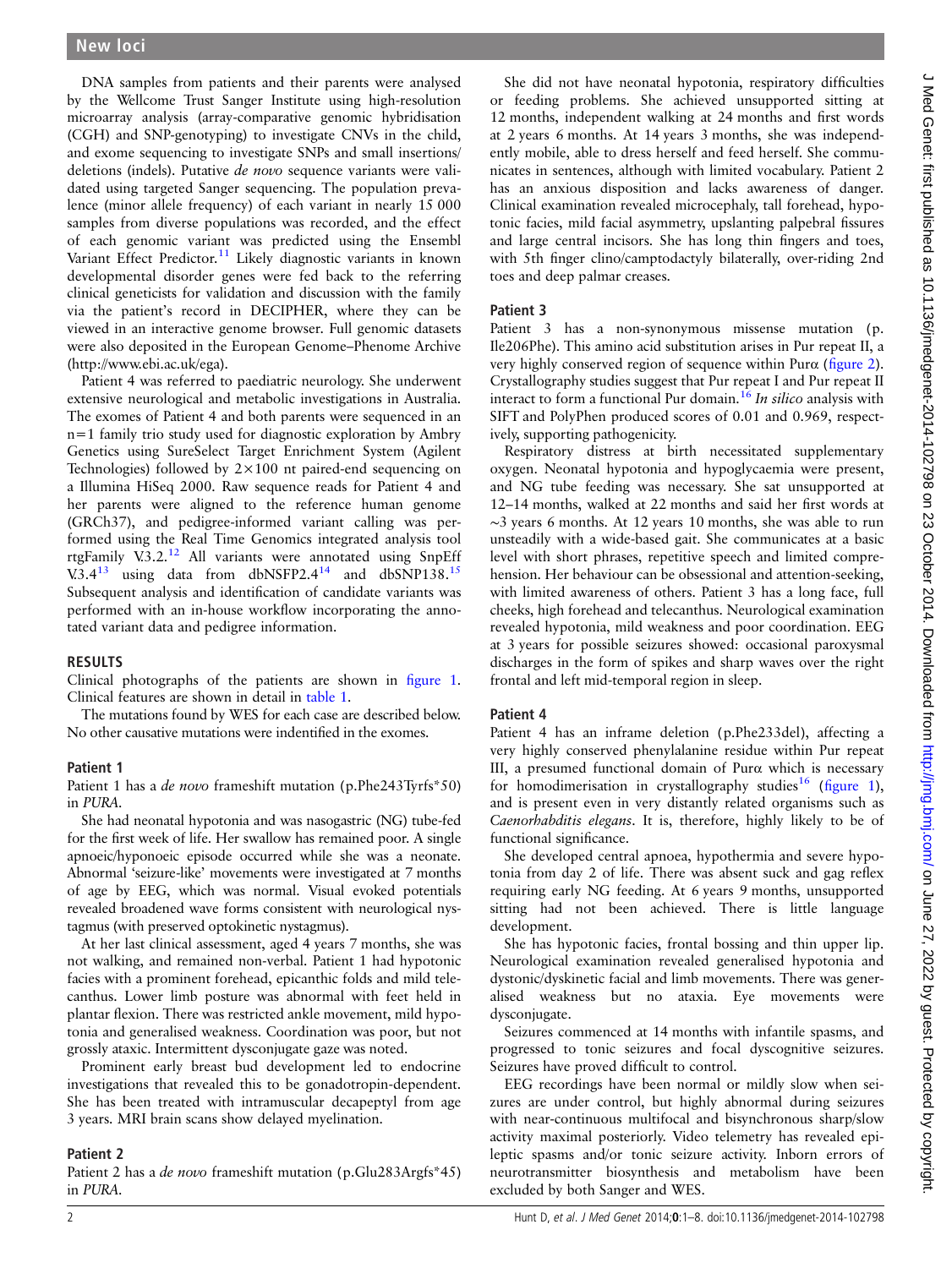<span id="page-2-0"></span>Figure 1 Depictions of the four mutations identified within PURA. (A) Schematic of Purα, depicting sites of the different mutations identified in our patients with respect to the Pur repeat regions (I–III). (B) Sequence alignment illustrating the high level of conservation of amino acids affected by the p.Ile206Phe and p.Phe233del mutations. Asterisk denotes complete conservation, colon denotes high conservation and single dot denotes moderate conservation. (C) and (D) illustrate the respective locations of the p.Ile206Phe and p.Phe233del mutations within the tertiary structure of the protein.



Serial MRI brain scans have been performed since birth (fi[gure 3](#page-5-0)). These showed a right frontal horn cyst, which subsequently resolved. There was also patchy high attenuation throughout the white matter. Myelination was delayed but complete by 5 years, by which time there was evidence of excessive extra-axial fluid spaces and possible parenchymal volume loss. MR spectroscopy has demonstrated decreased N-acetyl aspartate within the frontal lobes and basal ganglia.

## **DISCUSSION**

PURA encodes a ubiquitously expressed protein, Purα, which contains an N-terminal glycine-rich region, three Pur repeats (I– III) and a C-terminal glutamine–glutamate rich domain $^{16}$  $^{16}$  $^{16}$  (figure 1). The full-length protein is 322aa in humans and gives rise to a 28 kDa product.<sup>[17 18](#page-7-0)</sup>

Purα is very highly conserved across the phylogenetic tree (figure 1), with regulatory roles in DNA replication, gene transcription, RNA transport and mRNA translation. Originally, it was identified in mouse due to its ability to bind to a sequence within the myelin basic protein promoter.<sup>19 20</sup> The human form was identified through its binding to a purine-rich element within an origin of DNA replication upstream of the human  $c$ -MYC gene.<sup>[17](#page-7-0)</sup> A consensus sequence for the purine-rich single strand of the so-called PUR element, to which Purα binds, was subsequently derived. It has since become apparent that Purα's preferential recognition sequence comprises GGN repeats.

In order to initiate DNA replication and gene transcription, Purα first destabilises the DNA helix so that it may then bind its target sequence on a single DNA strand.<sup>[21](#page-7-0)</sup> It is able to bind both linearised and supercoiled DNA. However, mutation studies have revealed that the carboxy terminal segment of Purα, which includes Pur repeat III, is necessary for destabilisa-tion of linearised DNA.<sup>[22](#page-7-0)</sup>

Purα has been shown to be important in controlling gene transcription from an array of different genes. Interestingly, it has gene-specific roles as either an activator or repressor of transcription. Purα activates transcription for a large number of cel-lular genes including those encoding myelin basic protein,<sup>[19](#page-7-0)</sup> tumour necrosis factor  $\alpha_1^{23}$  $\alpha_1^{23}$  $\alpha_1^{23}$  BC1<sup>[24](#page-7-0)</sup> and the neuron-specific TATA-less gene FE65.<sup>[25](#page-7-0)</sup> Furthermore, proteomics studies suggest that both Purα and its paralog, Purβ, may have an important regulatory role in control of the gene expression of myelin proteolipid protein (Plp1), which is the most abundant protein in central nervous system myelin and is developmentally regulated. Expression of Plp1 peaks in oligodendrocytes during active myelination. $26$  By contrast, Pur $\alpha$  represses expression from a wide range of genes including amyloid-β precursor protein,<sup>[27](#page-7-0)</sup>  $\alpha$ -actin<sup>[28](#page-7-0)</sup> and gata2.<sup>[29](#page-7-0)</sup> There is also evidence that Purα is involved in controlling its own transcription through a process of autoregulation.<sup>30</sup>

There are two independently generated  $Pura^{-/-}$  mice which have helped our understanding of Purα's role in normal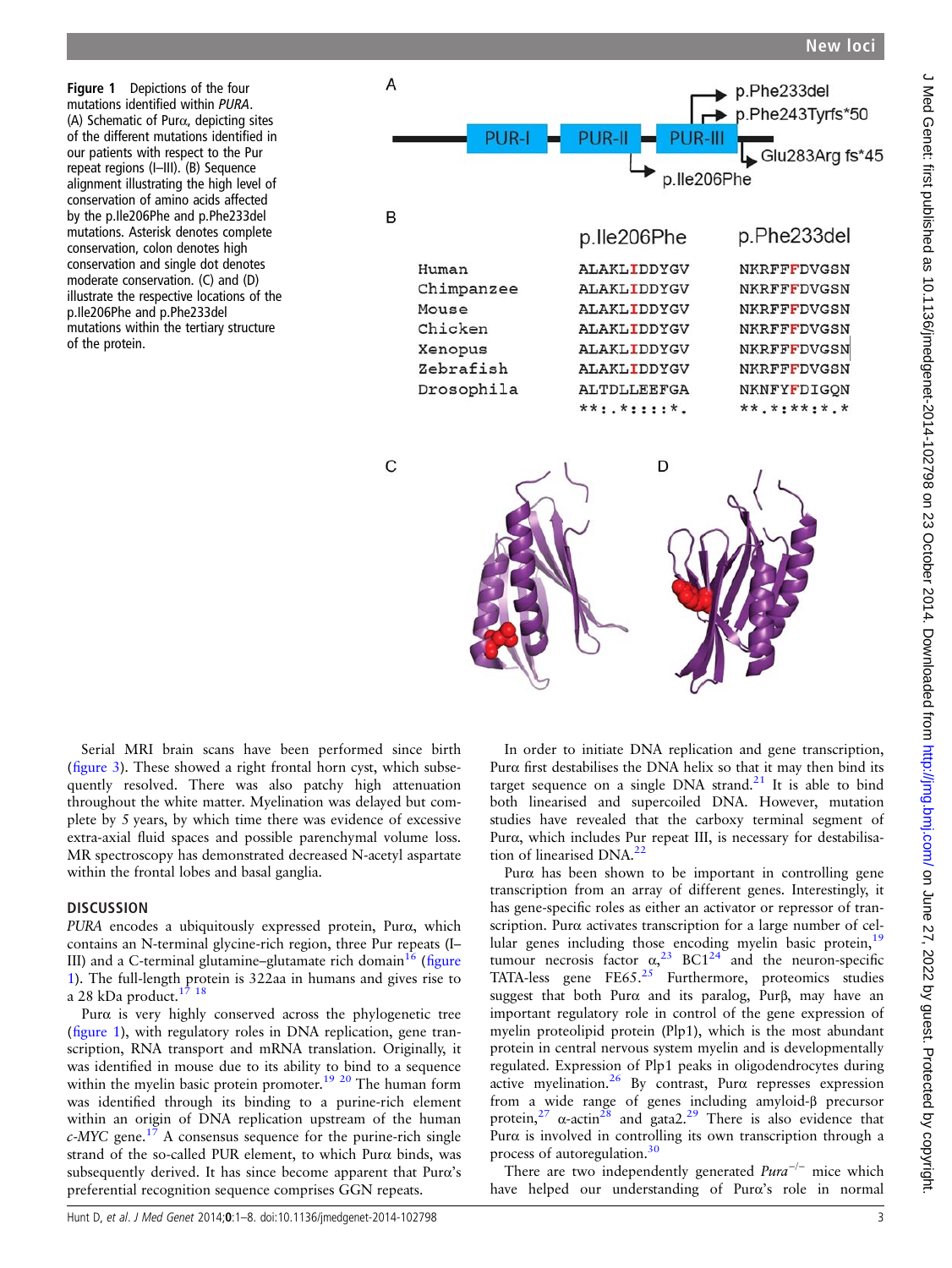# <span id="page-3-0"></span>Table 1 Clinical phenotype descriptions of the four index patients

| <b>PURA phenotype</b>                    |                                             | <b>Patient 1</b>                                                        | <b>Patient 2</b>                                                                                                               | Patient 3                                                                                                   | <b>Patient 4</b>                                                               |
|------------------------------------------|---------------------------------------------|-------------------------------------------------------------------------|--------------------------------------------------------------------------------------------------------------------------------|-------------------------------------------------------------------------------------------------------------|--------------------------------------------------------------------------------|
| Background                               | <b>Mutation</b><br>Inheritance<br>Ethnicity | c.726_727delGT<br>(p.Phe243Tyrfs*50)<br>AD-de novo<br>Caucasian         | c.847delG<br>(p. Glu283Arg fs*45)<br>AD-de novo<br>Caucasian                                                                   | c.616A > T<br>(p.Ile206Phe)<br>AD-de novo<br>Caucasian                                                      | c.697_699delTTC<br>(p.Phe233del)<br>AD-de novo<br>Caucasian                    |
|                                          | Sex<br>Family history of                    | F<br>None                                                               | F<br>None                                                                                                                      | F<br>None                                                                                                   | F<br>None                                                                      |
|                                          | note<br>Pregnancy                           | Natural, uneventful                                                     | Natural, uneventful                                                                                                            | Natural, uneventful                                                                                         | ICSI, uneventful                                                               |
|                                          | Delivery<br>Gestational age<br>(weeks)      | <b>NVD</b><br>41                                                        | <b>NVD</b><br>41                                                                                                               | <b>NVD</b><br>42                                                                                            | Elective caesarian<br>38                                                       |
|                                          | Birth weight<br>OFC at birth                | 3.74 kg (75th)                                                          | 3.50 kg (50th)<br>34 cm (25th)                                                                                                 | 3.73 kg (75th)                                                                                              | 3.012 kg (50th)<br>35 cm (91st)                                                |
|                                          | Neonatal<br>respiratory<br>difficulty?      | Single apnoeic/hyponoeic episode<br>as a neonate                        | No                                                                                                                             | Supplementary oxygen<br>required at birth                                                                   | Central apnoea and<br>hypothermia from day 2 of<br>life                        |
|                                          | Neonatal<br>hypotonia?                      | Yes                                                                     | No                                                                                                                             | Yes                                                                                                         | Yes (severe from day 2 of<br>life)                                             |
|                                          | Neonatal feeding<br>difficulties?           | Yes (required NG tube feeding)                                          | No                                                                                                                             | Yes (required NG tube<br>feeding)                                                                           | Yes (required NG tube<br>feeding)                                              |
|                                          | Age at last<br>assessment                   | 4 years 7 months                                                        | 14 years 3 months                                                                                                              | 12 years 10 months                                                                                          | 6 years 9 months                                                               |
| Developmental<br>milestones              | Sitting<br>unsupported<br>(age)             | 2 years 6 months                                                        | 12 months                                                                                                                      | 13 months                                                                                                   | Not reached                                                                    |
|                                          | Walking<br>independently<br>(age)           | Not reached                                                             | 24 months                                                                                                                      | 22 months                                                                                                   | Not reached                                                                    |
|                                          | First words (age)                           | Not reached                                                             | 2 years 6 months                                                                                                               | 3 years 6 months                                                                                            | 11 months                                                                      |
| Current<br>developmental<br>level        | Gross motor                                 | Unable to stand                                                         | Fully mobile, broad-based<br>gait                                                                                              | Able to run; ataxic and<br>broad-based gait                                                                 | Non-ambulatory with central<br>hypotonia, dystonia and<br>dyskinesia           |
|                                          | Fine motor                                  | Pincer grip                                                             | Manages buttons and can<br>use fork/spoon                                                                                      | Manages buttons                                                                                             | Pincer grip                                                                    |
|                                          | Language                                    | No expressive language, appears<br>to understand some words             | Sentences; limited<br>vocabulary                                                                                               | Short phrases, repetitive,<br>difficult to understand,<br>limited comprehension                             | Essentially non-verbal                                                         |
|                                          | <b>Behaviour</b>                            | Startles easily                                                         | Anxiety, no sense of danger                                                                                                    | Relatively easy child, some<br>obsessional and<br>attention-seeking behaviours,<br>poor awareness of others | Startles easily, anxiety and<br>behaviour consistent with<br>global delay      |
| Growth                                   | Height<br>Weight                            | 111 cm (91st)<br>19 kg (75th)                                           | 145 cm (0.4th-2nd)<br>33 kg $(-0.4th)$                                                                                         | 154 cm (50th)<br>46.5 kg (50th)                                                                             | 123 cm (75%)<br>25 kg (75%)                                                    |
| parameters                               | Head<br>circumference                       | 50.6 cm (9th-25th)                                                      | 51 cm $(<0.4th)$                                                                                                               | 56.0 cm (75th-91st)                                                                                         | 53 cm (75th)                                                                   |
| <b>Facial features</b>                   |                                             | Hypotonic facies, prominent                                             | Hypotonic facies,                                                                                                              | Slightly long face and full                                                                                 | Hypotonic facies, mild                                                         |
|                                          |                                             | forehead, epicanthic folds, mild<br>telecanthus                         | microcephaly, tall forehead,<br>facial asymmetry (R <l),<br>upslanting palpebral fissures,<br/>large central incisors</l),<br> | cheeks, high forehead,<br>telecanthus                                                                       | frontal bossing, thin upper<br>lip, some deciduous teeth<br>possibly malformed |
| Neurological                             | Limb posture                                | Feet held in plantar flexion,<br>restricted movement at ankles          | Normal                                                                                                                         | Normal                                                                                                      | Hypotonic/dystonic                                                             |
|                                          | Tone                                        | Hypotonic                                                               | Normal                                                                                                                         | Hypotonic                                                                                                   | Hypotonic/dystonic                                                             |
|                                          | Power<br>DTRs/plantar<br>responses          | Mild generalised weakness<br>Diminished DTRs/normal plantar<br>response | Normal<br>Normal                                                                                                               | Mild generalised weakness<br>Difficult to elicit                                                            | Mild generalised weakness<br>Normal DTRs/normal plantar<br>response            |
|                                          | Coordination                                | Poor                                                                    | Poor                                                                                                                           | Poor                                                                                                        | Poor                                                                           |
|                                          | Gait<br>Cranial nerve<br>anomalies?         | Non-ambulatory<br>Dysconjugate gaze                                     | <b>Broad-based</b><br>No                                                                                                       | <b>Broad-based</b><br>No                                                                                    | Non-ambulatory<br>Dysconjugate gaze and<br>intermittent ocular<br>deviations   |
|                                          | Movement<br>disorder?                       | No                                                                      | No                                                                                                                             | No                                                                                                          | Dystonic and choreoathetoid<br>limb movements                                  |
|                                          | Seizures or<br>'seizure-like'<br>episodes   | 'Seizure-like' episodes (at<br>7 months)                                | No                                                                                                                             | 'Seizure-like' episodes (at<br>3years)                                                                      | Epilepsy (onset at<br>14 months) with epileptic<br>spasms                      |
| Other neurological<br>features/findings? |                                             | Normal CSF neurotransmitters                                            | Nil                                                                                                                            | Nil                                                                                                         | Early cortical visual<br>impairment<br>Elevated CSF di-hydro                   |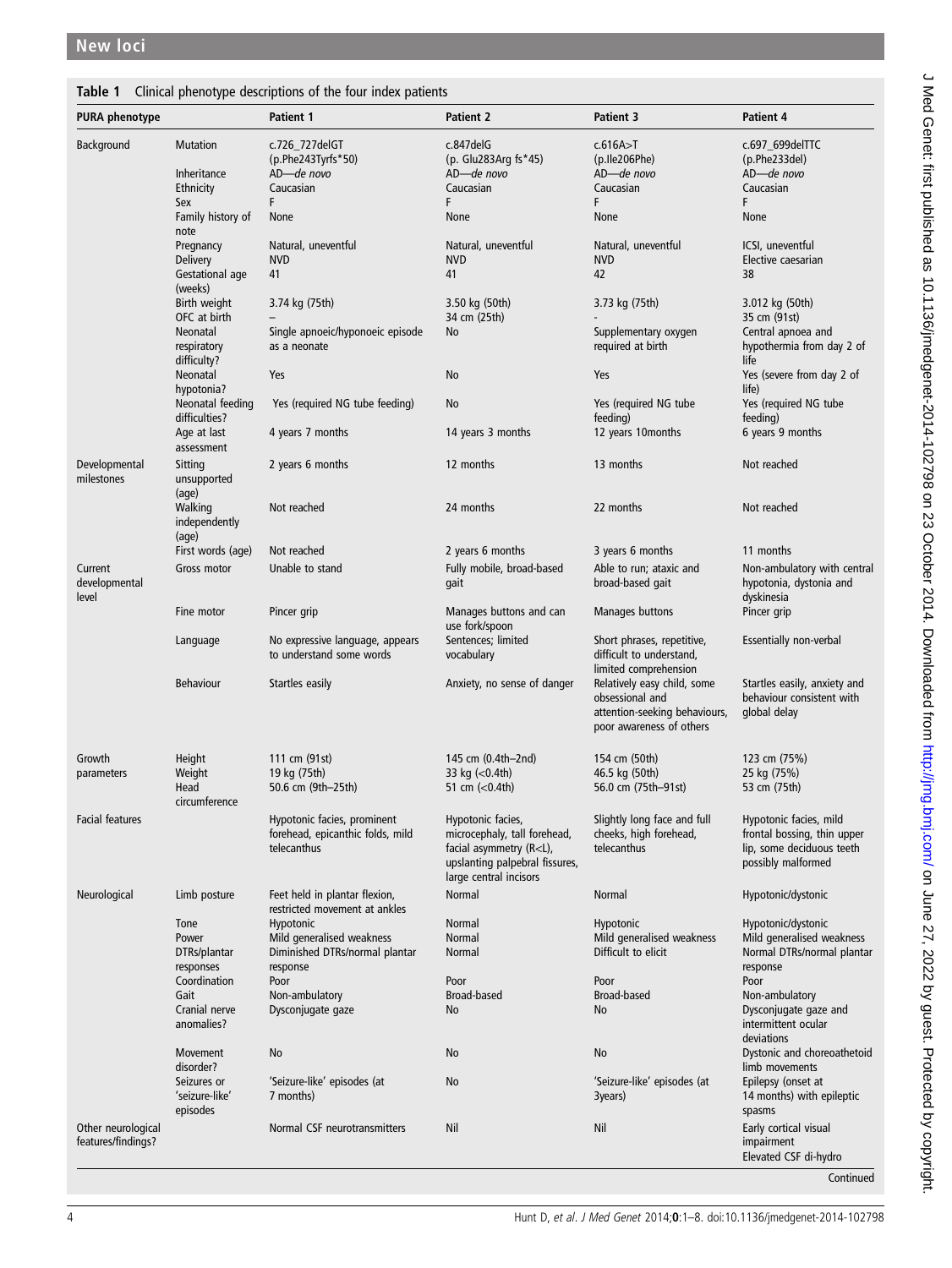<span id="page-4-0"></span>

| <b>PURA phenotype</b>    |                  | <b>Patient 1</b>                                                                                      | Patient 2                                        | Patient 3                                    | Patient 4                                                                                                                                       |
|--------------------------|------------------|-------------------------------------------------------------------------------------------------------|--------------------------------------------------|----------------------------------------------|-------------------------------------------------------------------------------------------------------------------------------------------------|
|                          |                  |                                                                                                       |                                                  |                                              | biopterin levels<br>Sleep study-cyclical central<br>apnoea                                                                                      |
| Investigation<br>results | MRI brain<br>EEG | Delayed myelination (at 3 years<br>5 months)<br>Normal                                                | Normal (at 7 years<br>8 months)<br>Not performed | Normal (at 10 years<br>3 months)<br>Abnormal | Multiple abnormalities (see<br>figure $3$ )<br>Abnormal                                                                                         |
| Endocrine                |                  | Gonadotropin-dependent<br>precocious puberty (early<br>thelarche), on treatment with IM<br>decapeptyl | Nil                                              | Nil                                          | Elevated prolactin level soon<br>after birth<br>Blunted cortisol response to<br>stress<br>Chronically low vitamin D<br>levels despite treatment |

development.<sup>31</sup> <sup>32</sup> Both knockout mice are reported to appear normal at birth and develop neurological features at approximately 2 weeks of age, which include continuous and increasingly severe tremor. Khalili et  $al^{31}$  $al^{31}$  $al^{31}$  reported that their mice appeared to feed well but did not gain weight normally and died at 1 month of age. They also noted that their heterozygous mice were prone to seizures on routine handling. Hokkanen

et  $al^{32}$  $al^{32}$  $al^{32}$  reported that their null mutant mice lived up to 6 months. They reported that these animals did not gain weight normally after onset of tremor. They also observed an ataxic gait in these animals with an apparent hind limb weakness.

Both groups found that there was a marked reduction in the expression of the dentritic protein MAP2. This is interesting because Purα binds to mouse BC1 RNA in complex with other



Figure 2 Clinical photographs. Patient 1 is shown at age 1 year 7 months (A and B) and 4 years 7 months (C). Patient 2 is shown at 7 years 3 months (D and E) and 14 years 3 months (F). Patient 3 is shown at 9 years 7 months (G and H) and 12 years 10 months (I). Patient 4 is shown at 6 years 9 months ( J and K). While there is no obvious gestalt, all four patients were noted to have quite prominent foreheads with high anterior hairlines. Patients 1, 2 and 4 have mildly hypotonic facies.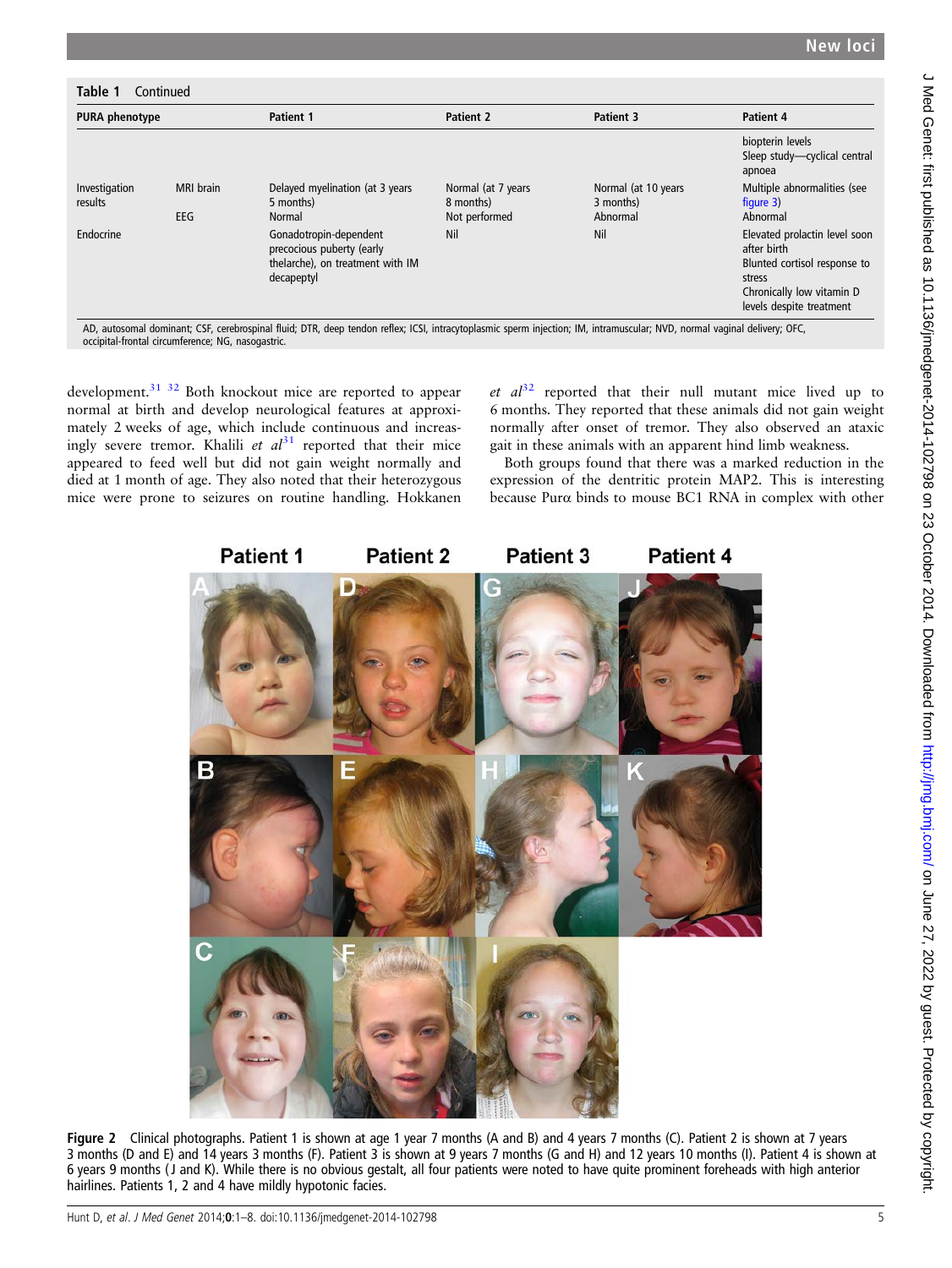<span id="page-5-0"></span>

Figure 3 Serial MRI brain scans from Patient 4. (A) At 1 week, there is patchy high attenuation within white matter and a right frontal horn cyst, which is not evident on subsequent scans. (B) At 14 months, the white matter appears normal but thickening of tissue at the ependymal margin of the right frontal horn is apparent. (C) At 2 years 2 months, subtle hypomyelination is apparent in that there is poor definition of the grey-white matter boundary in the frontal lobes. (D) At 3 years 10 months, subtle hypomyelination persists. (E) At 5 years, myelination is complete. However, there are excessive extra-axial fluid spaces and there is possible cerebral atrophy.

proteins such as Fragile X Mental Retardation Protein and Staufen, as well as various mRNA species.<sup>[33](#page-7-0)</sup> These form so-called messenger ribonucleoprotein granules, which are critical to normal dendritic function.

Pur $\alpha$  binds to the (CGG)<sub>n</sub> sequence in FMR1 that is pathologically expanded in Fragile X syndrome. Intriguingly, it has been suggested that Fragile X-associated tremor/ataxia syndrome (FXTAS), which may arise in premutation carriers, is due to the sequestration of Purα and other rCGG repeat binding proteins, thereby preventing them from fulfilling their normal cellular function.[34](#page-7-0) The movement disorder observed in knockout mice might therefore be functionally related to FXTAS.

Until now, there have been no specific reports of mutations within PURA as a cause of human disease. It is, however, noteworthy that a 5q31.3 microdeletion phenotype has recently emerged $35$  and PURA, which lies within the shared deletion interval of the seven patients described to date, and has been proposed as a candidate gene for the associated phenotype.<sup>[36 37](#page-7-0)</sup> The shared phenotype of all patients reported thus far includes hypotonia, feeding difficulty and developmental delay. Additionally, respiratory problems, such as apnoea, and seizures or 'seizure-like' movements are reported in the majority of these patients.

While NRG2, a member of the neuregulin family, is highly likely to be contributory to the 5q31.3 microdeletion phenotype, $36$  one of the two most recent patients to have been described in the literature with a similar phenotype has a microdeletion that has narrowed down the shortest region of overlap (SRO) to a 101 kb region encompassing only three genes: PURA, C5orf53 and C5orf32. Given that the function of the latter two genes is yet to be characterised, Brown et  $al<sup>37</sup>$  $al<sup>37</sup>$  $al<sup>37</sup>$  have proposed that this 'lends further support for PURA as the likely primary candidate gene for the core neurodevelopmental features of this (5q31.3 microdeletion) syndrome'.

In this report, we provide the first evidence, that mutations limited to PURA are indeed sufficient to cause significant neurodevelopmental delay and learning disability in humans.

The four unrelated index patients have different de novo mutations in PURA. Patients 1 and 2 have frameshift mutations (p.Phe243Tyrfs\*50 and p.Glu283Argfs\*45, respectively). Given that PURA is a single exon gene, these altered gene products would not be subject to nonsense-mediated decay. As such, there is potential for these translated proteins to have dominant negative or gain-of-function effects or, alternatively, result in functional haploinsufficiency. Patient 3 has a missense mutation (p.Ile206Phe) and Patient 4 has an inframe deletion (p. Phe233del). Both of these mutations occur within highly

conserved regions of sequence, giving rise to the Pur repeat II and Pur repeat III regions, respectively. These repeat regions are unique to Purine-rich element-binding proteins, and are of functional significance.

In all four affected individuals (fi[gure 1\)](#page-2-0), there was a shared core phenotype [\(table 1](#page-3-0)) of moderate to severe neurodevelopmental delay. Central hypotonia and early feeding difficulties were also common, as were respiratory difficulties ranging from distress at birth to single or recurrent central hyponoeic/apnoeic episodes in the newborn period. Three of our patients have a history of seizures or 'seizure-like' movements.

Additionally, some unusual features have been noted that may be part of the phenotypical spectrum for PURA mutations. In particular, there are some notable endocrine problems among these patients. Patient 1 has a history of gonadotropindependent precocious puberty with persistently elevated luteinizing hormone and follicle-stimulating hormone. She has early breast bud development and is currently on treatment with decapeptyl. None of the other patients are reported to have signs of early puberty. However, Patient 4 does have a history of other endocrine abnormalities including a persistently raised prolactin in the neonatal period and a blunted cortisol response to stress, despite normal baseline levels. She also has persistently low vitamin D levels despite treatment. This suggests that there may be a wider endocrine component, particularly with respect to anterior pituitary function.

Intriguingly, there is some evidence that Purα may be involved in the regulation of gondatropins. One study seeking to identify novel DNA-binding proteins for gonadotropin-releasing hormone 1 (GNRH1) promoter, identified both Purα and Purβ as potential regulators of  $GNRH1$  gene expression.<sup>[38](#page-7-0)</sup> Subsequent in vivo studies have confirmed binding of both Purα and Purβ to the upstream region of the GNRH1 gene. While overexpression of Purβ was shown to significantly downregulate GNRH1 expression in transiently transfected mouse GT1-7 cells, this could not be demonstrated for Purα. However, it is worth noting that there is evidence that Purα is able to form a functional heterodimer with Purβ. [39](#page-7-0)

Curiously, only Patient 1, the youngest, had a head circumference that appeared to be growing at the expected rate. None of the other 3 patients have maintained their projected rate of head growth from early occipital-frontal circumference measurements. This presumably reflects an inadequate growth in underlying brain volume, although no discrete brain structures were noted to be hypoplastic on MRI. This apparent inability to maintain growth velocity is consistent with the observations made in  $Pura^{-/-}$  mice by Khalili et al.<sup>[31](#page-7-0)</sup>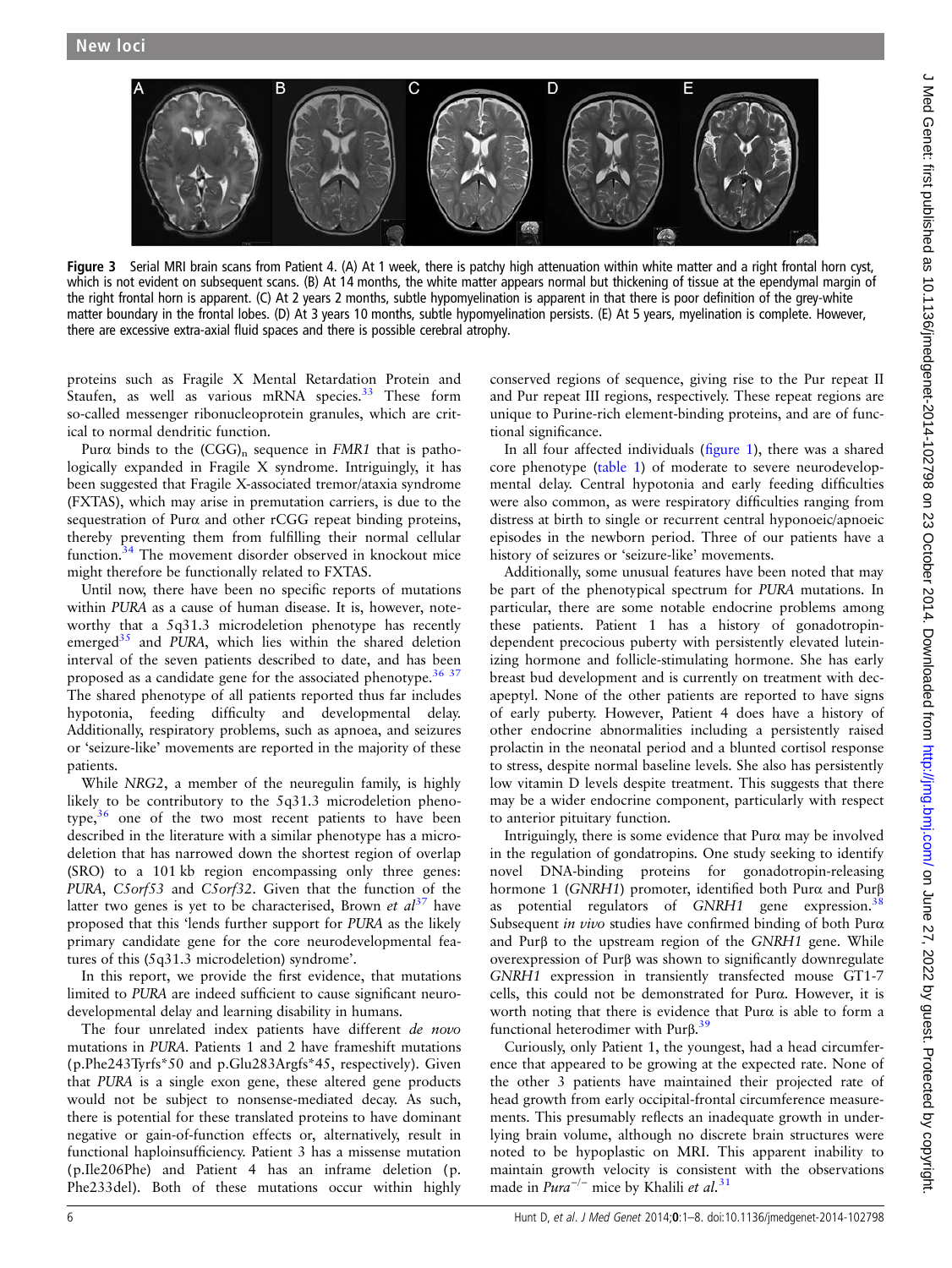MRI brain scans were performed on all four patients at various ages. Patients 2 and 3 had normal MRI brain scans at ages 7 and 10 years, respectively. Historical scans were not available to check for early evidence of delayed myelination in these patients. In Patient 1, delayed myelination was detected at 3 years 5 months. In Patient 4, serial MRI brain scans were performed from birth showing a number of abnormalities including a transient right frontal horn cyst and patchy high attenuation of the white matter at birth and delayed myelination, with myelination complete by 5 years of age. There were, however, enlarged extra-axial fluid spaces by this time raising the possibility of mild parenchymal volume loss. As such, it is reasonable to say that evidence of delayed myelination was found only in those patients whose scans were performed early enough to detect it. On the whole, our patients' brain imaging is not entirely typical of the findings reported in the 5q31.3 phenotype, which includes frontotemporal volume loss, simplified frontal gyral pattern with shallow sulcation and delayed or incomplete myelination of the frontotemporal subcortical white matter tracts and anterior limbs of the internal capsules and cyst formation. However, Patient 4's brain imaging bears the greatest overlap with this phenotype.

We are confident that all four patients' phenotypes are secondary to their de novo mutations in PURA. WES has excluded other significant gene mutations. Furthermore, array CGH has excluded chromosomal microdeletions or duplications that may not necessarily have been detected by WES alone. Additionally, all patients have been thoroughly investigated by multiple physicians of various specialities en route to their definitive molecular genetic diagnosis. While there is a core phenotype, there is variability among our patients. Further cases will be useful to assess any distinctive genotype–phenotype correlations, or whether features, such as endocrine disturbance, metabolic abnormalities, epilepsy and a movement disorder might represent rare manifestations within a broad phenotypical spectrum. Regardless, our assumption has been that a functional haploinsufficiency has resulted from all four mutations. Functional studies may be necessary to confirm this hypothesis and exclude other possibilities, such as dominant negative or gain-of-function effects. However, the modular architecture of Purα and functional studies that have been completed to date tell us that truncating frameshift mutations similar to those found in Patient 1 will almost certainly have abolished the functional Pur repeat III sequence that is necessary for dimerisation and binding to linearised DNA. Patient 4's inframe deletion affects a very highly conserved residue within the same Pur repeat and would be expected to cause similar functional problems. Both these children are severely affected, being nonambulatory and non-verbal. They are, however, the youngest two patients—but they have already exceeded the ages at which Patients 2 and 3 achieved independent ambulation (22– 24 months).

Patient 2's frameshift mutation is downstream of the Pur repeats. The functional effect is not clear at a molecular level, but it seems to be associated with a less severe neurodevelopmental phenotype. Patient 3's missense mutation falls with Pur repeat II and affects a highly conserved residue. Again, the functional effect at a molecular level is not yet clear, but it presumably has potential to interfere with the formation of the ssDNA/ ssRNA binding domain. Regardless, it too appears to be associated with a less severe neurodevelopmental phenotype.

We believe that our four patients help to resolve the 5q31.3 microdeletion phenotype. In the Brown et  $al^{37}$  $al^{37}$  $al^{37}$  study, Patient 2, whose deletion significantly narrowed the SRO, was more

mildly affected than the other six patients whose 5q31.3 microdeletions also included NRG2 (MIM 603818). Additionally, this patient is reported as non-dysmorphic, whereas the other six patients have quite strikingly dysmorphic features. It has, therefore, been suggested that the combined deletion of PURA and NRG2 (and/or other genes within the SRO for these six patients), may account for a more severe phenotype.<sup>[37](#page-7-0)</sup> It has also been suggested that the more dysmorphic appearance of these patients is, in part, due to their more profound state of hypotonia. Our findings support the hypothesis that the deletion of PURA contributes to, but is not the sole cause of, the 5q31.3 microdeletion phenotype.

With the exception of mildly hypotonic facies, which are apparent in three of our patients, there are no obvious consistent dysmorphic facial features in this first cohort. We note, however, that all four patients have fairly prominent foreheads with relatively high anterior hairlines. As such, this is not a genetic syndrome that currently lends itself readily to clinical diagnosis based on history and clinical examination findings alone. However, if in time there should prove to be clear associations with discrete clinical problems, such as gondatropin-dependent precocious puberty or consistent brain imaging findings, it may be that the diagnosis can be strongly suspected on clinical grounds. However, based on the patients described herein, we suspect that this will ultimately prove to be a diagnosis that is usually made following investigation by WES or gene panel testing for neurodevelopmental delay. Indeed, as such technology becomes more readily accessible to clinicians, this diagnosis will undoubtedly become recognisable as a rare but important cause of sporadic neurodevelopmental delay.

#### Author affiliations <sup>1</sup>

<sup>1</sup>Wessex Clinical Genetics Service, Princess Anne Hospital, Southampton, UK <sup>2</sup>The Royal Children's Hospital Department of Neurology, University of Melbourne Department of Paediatrics and the Murdoch Childrens Research Institute, Melbourne, Victoria, Australia

<sup>3</sup>Institute for Molecular Bioscience, The University of Queensland, St Lucia,

Queensland, Australia <sup>4</sup>Departments of Integrated Systems Biology and of Pediatrics, School of Medicine and Health Sciences, George Washington University, USA

5 Illumina, Inc., San Diego, California, USA

<sup>6</sup>Pediatric Motor Disorders Research Program, Department of Neurology, University of Utah School of Medicine, Salt Lake City, Utah, USA

<sup>7</sup>Department of Radiology, Southampton General Hospital, Southampton, UK <sup>8</sup>Wellcome Trust Sanger Institute, Cambridge, UK

<sup>9</sup>Genetic Medicine, Belfast City Hospital, Belfast, Northern Ireland

<sup>10</sup>Peninsula Clinical Genetics Service, Royal Devon and Exeter Hospital (Heavitree), Exeter, UK

<sup>11</sup>Human Development and Health, Faculty of Medicine, University of Southampton, Southampton, Hampshire, UK

Acknowledgements The DDD study presents independent research commissioned by the Health Innovation Challenge Fund (grant number HICF-1009-003), a parallel funding partnership between the Wellcome Trust and the Department of Health, and the Wellcome Trust Sanger Institute (grant number WT098051). The views expressed in this publication are those of the author(s) and not necessarily those of the Wellcome Trust or the Department of Health. The research team acknowledges the support of the National Institute for Health Research, through the Comprehensive Clinical Research Network. We would like to thank Associate Professor Avihu Boneh and Dr Diana Johnston who contributed clinical data for Patient 4. We thank the patients and their families for their participation. DB is a Hefce senior clinical fellow.

Contributors All the authors contributed significantly to this research and preparation of the manuscript. DH is the first author and along with DB (corresponding and senior author) coordinates the group. DB, ACM, PDT and DH phenotyped the UK clinical cases, put forward the sample trios for exome through the DDD study and interpreted the results obtained. RJL and KS phenotyped the Australian case, with CS and RT undertaking the exoming and interpretation of results. MG-C assessed the clinical findings of all the cases radiologically. All authors have been involved in the drafting, critical revision and final approval of the manuscript for publication. All authors agree to be accountable for all aspects of the work in ensuring that questions related to the accuracy or integrity of any part of the work are appropriately investigated and resolved.